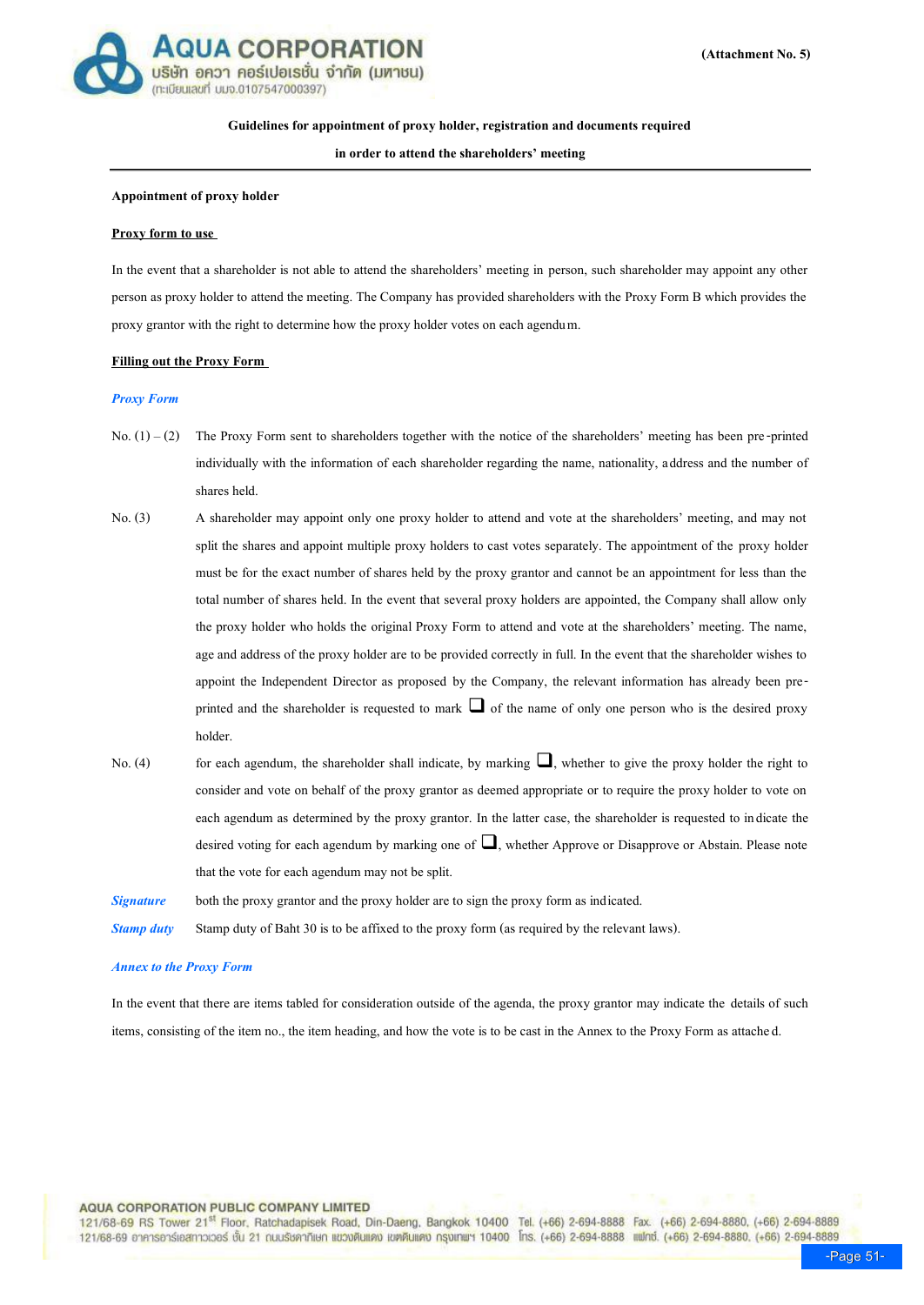

# **Procedures for Attending the Annual Ordinary General Meeting of Shareholders**



Remark : As for the proxy holder whose proxy grantor has already voted in the Proxy Form, the proxy holder shall not be required to vote again.

**AQUA CORPORATION PUBLIC COMPANY LIMITED** 

121/68-69 RS Tower 21<sup>st</sup> Floor, Ratchadapisek Road, Din-Daeng, Bangkok 10400 Tel. (+66) 2-694-8888 Fax. (+66) 2-694-8880, (+66) 2-694-8889 121/68-69 อาคารอาร์เอสทาวเวอร์ ชั้น 21 ณนรั<del>บคาภิเษก แขวงดินแด</del>ง เขตดินแดง กรุงเทพฯ 10400 โทร. (+66) 2-694-8888 แฟทซ์. (+66) 2-694-8880. (+66) 2-694-8889<br>Page 52-